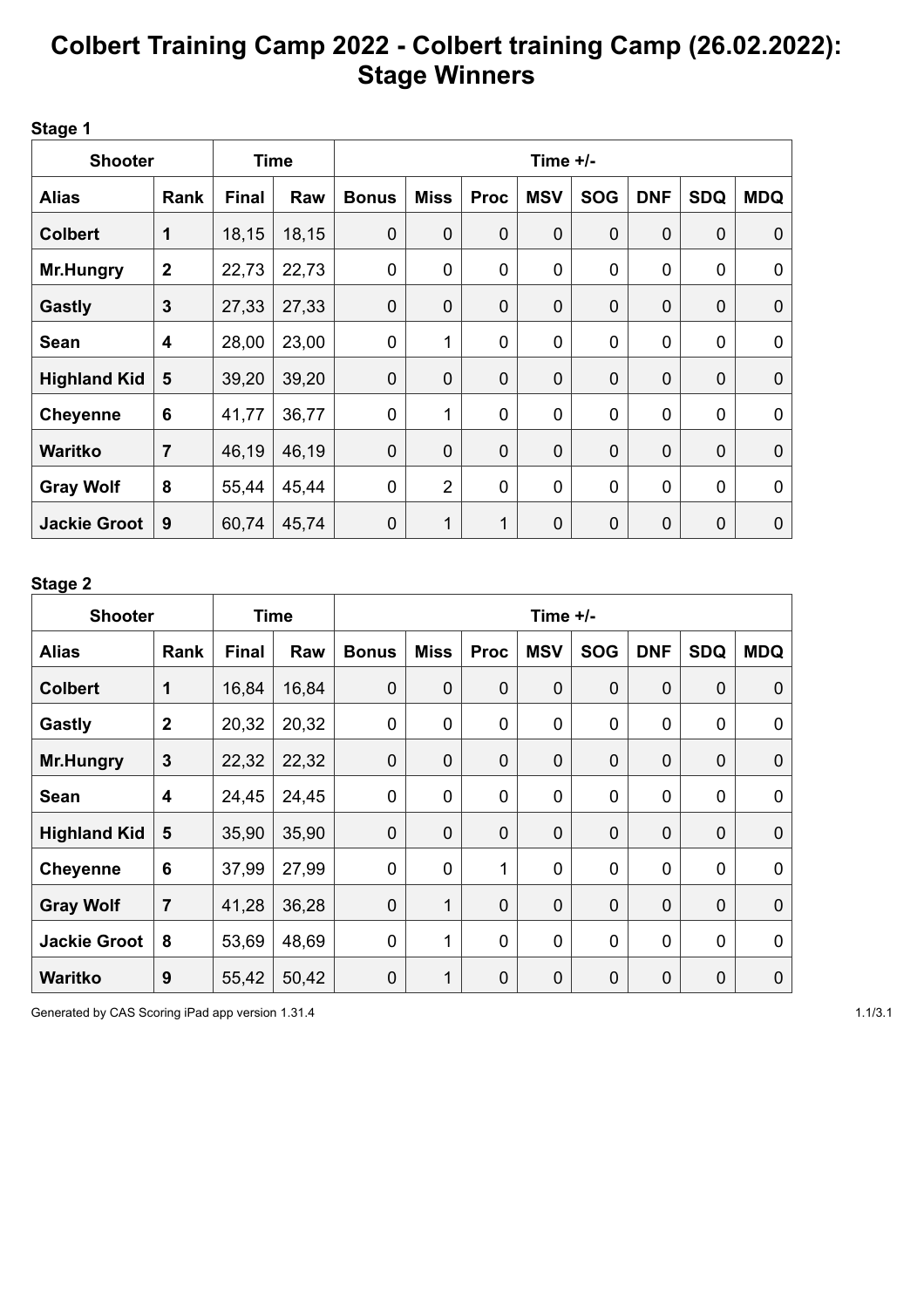# **Colbert Training Camp 2022 - Colbert training Camp (26.02.2022): Stage Winners**

### **Stage 3**

| <b>Shooter</b>      |                         |              | <b>Time</b> | Time $+/-$   |                |             |                |            |             |             |             |  |
|---------------------|-------------------------|--------------|-------------|--------------|----------------|-------------|----------------|------------|-------------|-------------|-------------|--|
| <b>Alias</b>        | Rank                    | <b>Final</b> | Raw         | <b>Bonus</b> | <b>Miss</b>    | <b>Proc</b> | <b>MSV</b>     | <b>SOG</b> | <b>DNF</b>  | <b>SDQ</b>  | <b>MDQ</b>  |  |
| <b>Sean</b>         | 1                       | 25,00        | 25,00       | $\mathbf 0$  | $\mathbf 0$    | $\mathbf 0$ | $\mathbf 0$    | 0          | $\mathbf 0$ | $\mathbf 0$ | 0           |  |
| <b>Mr.Hungry</b>    | $\overline{2}$          | 25,70        | 25,70       | 0            | $\mathbf 0$    | $\mathbf 0$ | $\mathbf 0$    | 0          | 0           | $\mathbf 0$ | 0           |  |
| <b>Colbert</b>      | $\mathbf{3}$            | 27,52        | 22,52       | $\mathbf 0$  | 1              | $\mathbf 0$ | $\mathbf 0$    | 0          | $\mathbf 0$ | $\mathbf 0$ | $\mathbf 0$ |  |
| <b>Gastly</b>       | $\overline{\mathbf{4}}$ | 32,73        | 27,73       | 0            | 1              | $\mathbf 0$ | 0              | 0          | 0           | $\mathbf 0$ | 0           |  |
| <b>Highland Kid</b> | 5                       | 45,88        | 45,88       | $\mathbf 0$  | $\overline{0}$ | $\mathbf 0$ | $\overline{0}$ | 0          | $\mathbf 0$ | $\mathbf 0$ | $\mathbf 0$ |  |
| <b>Jackie Groot</b> | 6                       | 46,13        | 36,13       | 0            | $\mathbf 0$    | 1           | 0              | 0          | 0           | 0           | 0           |  |
| <b>Gray Wolf</b>    | $\overline{7}$          | 50,81        | 35,81       | $\mathbf 0$  | 1              | 1           | $\overline{0}$ | 0          | $\mathbf 0$ | $\mathbf 0$ | $\mathbf 0$ |  |
| <b>Waritko</b>      | 8                       | 53,08        | 43,08       | 0            | $\mathbf 0$    | 1           | $\mathbf 0$    | 0          | 0           | $\mathbf 0$ | 0           |  |
| <b>Cheyenne</b>     | 9                       | 56,66        | 41,66       | $\mathbf 0$  | 1              | 1           | $\mathbf 0$    | 0          | $\mathbf 0$ | $\mathbf 0$ | 0           |  |

### **Stage 4**

| <b>Shooter</b>      |                         | Time         |       | Time $+/-$     |                |              |                |             |             |                |                |  |
|---------------------|-------------------------|--------------|-------|----------------|----------------|--------------|----------------|-------------|-------------|----------------|----------------|--|
| <b>Alias</b>        | Rank                    | <b>Final</b> | Raw   | <b>Bonus</b>   | <b>Miss</b>    | <b>Proc</b>  | <b>MSV</b>     | <b>SOG</b>  | <b>DNF</b>  | <b>SDQ</b>     | <b>MDQ</b>     |  |
| <b>Colbert</b>      | 1                       | 23,46        | 23,46 | $\mathbf 0$    | $\mathbf 0$    | $\mathbf 0$  | $\mathbf 0$    | $\mathbf 0$ | $\mathbf 0$ | $\mathbf 0$    | 0              |  |
| Gastly              | $\overline{2}$          | 28,80        | 28,80 | $\mathbf 0$    | $\mathbf 0$    | $\mathbf 0$  | $\mathbf 0$    | 0           | $\mathbf 0$ | $\mathbf 0$    | 0              |  |
| <b>Mr.Hungry</b>    | $\mathbf{3}$            | 32,97        | 27,97 | $\overline{0}$ | 1              | $\mathbf 0$  | $\mathbf 0$    | $\mathbf 0$ | 0           | $\mathbf 0$    | $\mathbf 0$    |  |
| <b>Sean</b>         | $\overline{\mathbf{4}}$ | 34,07        | 24,07 | $\mathbf 0$    | $\overline{2}$ | $\mathbf 0$  | 0              | 0           | $\mathbf 0$ | $\mathbf 0$    | 0              |  |
| <b>Cheyenne</b>     | 5                       | 37,70        | 37,70 | $\mathbf 0$    | $\mathbf 0$    | $\mathbf 0$  | $\overline{0}$ | $\mathbf 0$ | $\mathbf 0$ | $\mathbf 0$    | 0              |  |
| <b>Highland Kid</b> | 6                       | 41,20        | 41,20 | $\mathbf 0$    | $\mathbf 0$    | $\mathbf 0$  | $\mathbf 0$    | 0           | $\mathbf 0$ | $\mathbf 0$    | 0              |  |
| <b>Waritko</b>      | $\overline{7}$          | 42,57        | 42,57 | $\overline{0}$ | $\overline{0}$ | $\mathbf 0$  | 0              | 0           | 0           | $\overline{0}$ | $\overline{0}$ |  |
| <b>Jackie Groot</b> | 8                       | 45,88        | 45,88 | $\mathbf 0$    | $\mathbf 0$    | 0            | 0              | 0           | 0           | $\mathbf 0$    | 0              |  |
| <b>Gray Wolf</b>    | 9                       | 58,30        | 48,30 | $\mathbf 0$    | $\mathbf 0$    | $\mathbf{1}$ | $\mathbf 0$    | 0           | 0           | $\mathbf 0$    | 0              |  |

Generated by CAS Scoring iPad app version 1.31.4 2.1/3.1